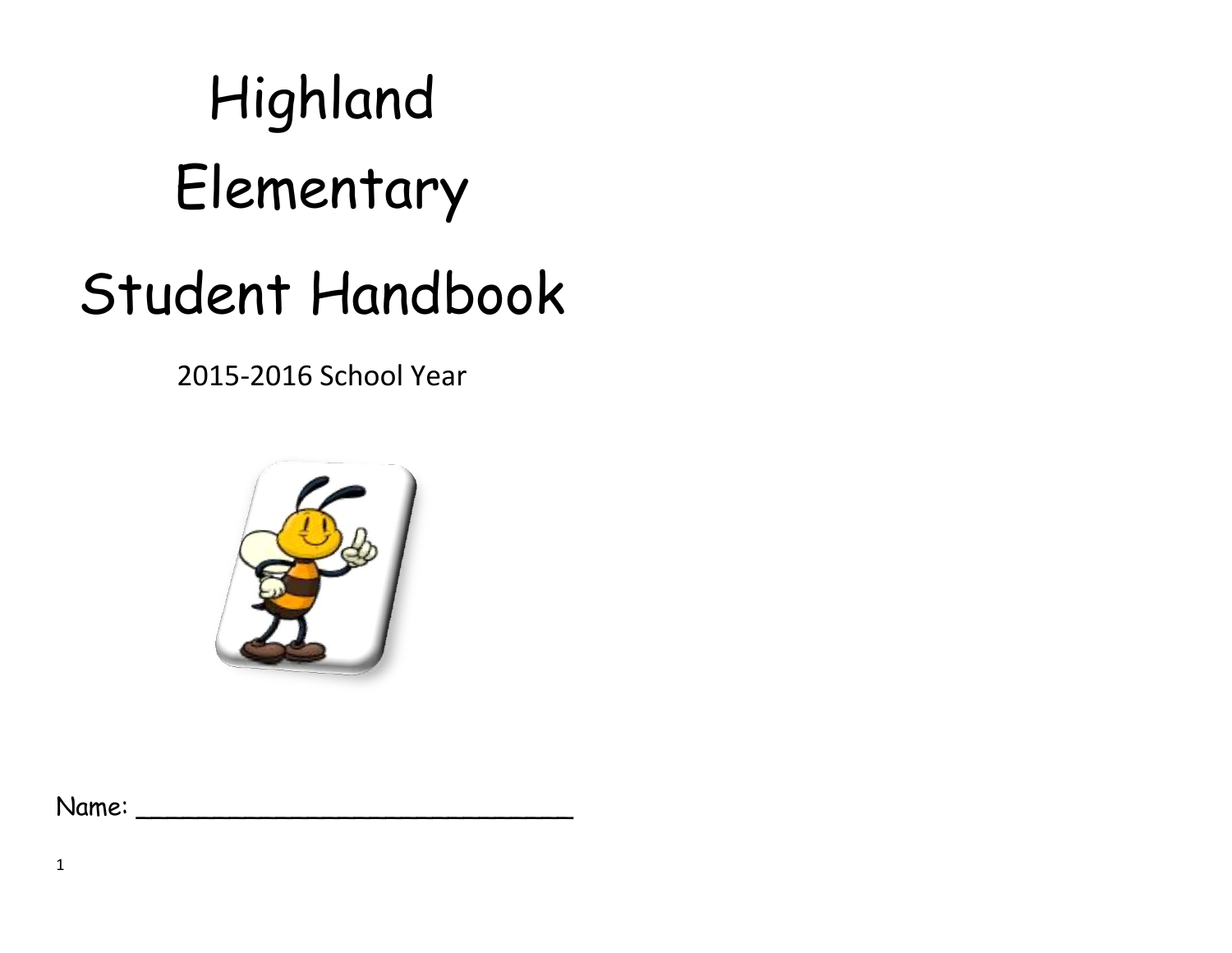At Highland, we see ourselves as a community. We work together, we play together, and we live together. That's a community!

So, while we are all here each day, there are certain things that we must expect from one another in order to make sure that we function as a successful, safe, and caring community.

This student handbook is set up so that we all have the same expectations for one another- students, staff, and families alike.

Before you come to school each morning, we want you to think of three important ideas:

- **1) Come to school with a purpose. Each day is a chance to grow your brain, and you only get 180 days in school- no more, no less. Use each day to its fullest!**
- **2) Be ready to make those around you betterwith your words and your actions!**
- **3) Be a courageous leader! Stand up for what you believe in, and stand up for what is right- even when no one is looking!**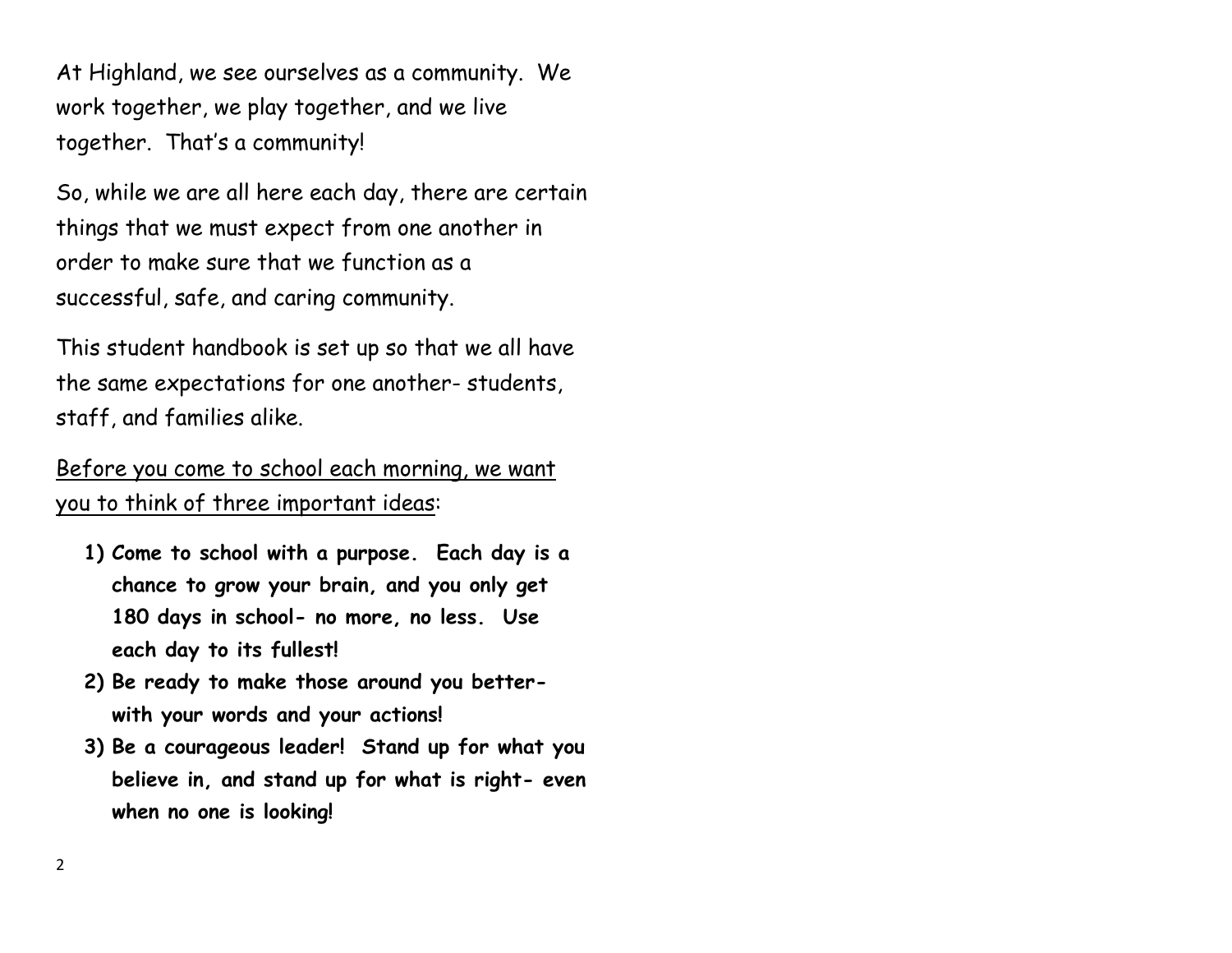At Highland, we use the 7 Habits to help us become more successful learners, and more effective individuals.

The 7 Habits are just that- habits. You only get better at using them if you practice at it each day! It's not magic! Each of the 7 Habits have to be practiced until you begin to do them without thinking about it.

Sometimes we get into bad habits by doing things that are NOT good for us- for example, not doing our homework. We want to change those types of habits and replace them with ones which will lead you to success well beyond your days at Highland Elementary! It starts with you. No one can make you change. You have to choose to make those changes yourself! We're here to help you though!

In fact, your Highland Staff is also working to practice the same 7 Habits each day right by your side! We want to model them for you!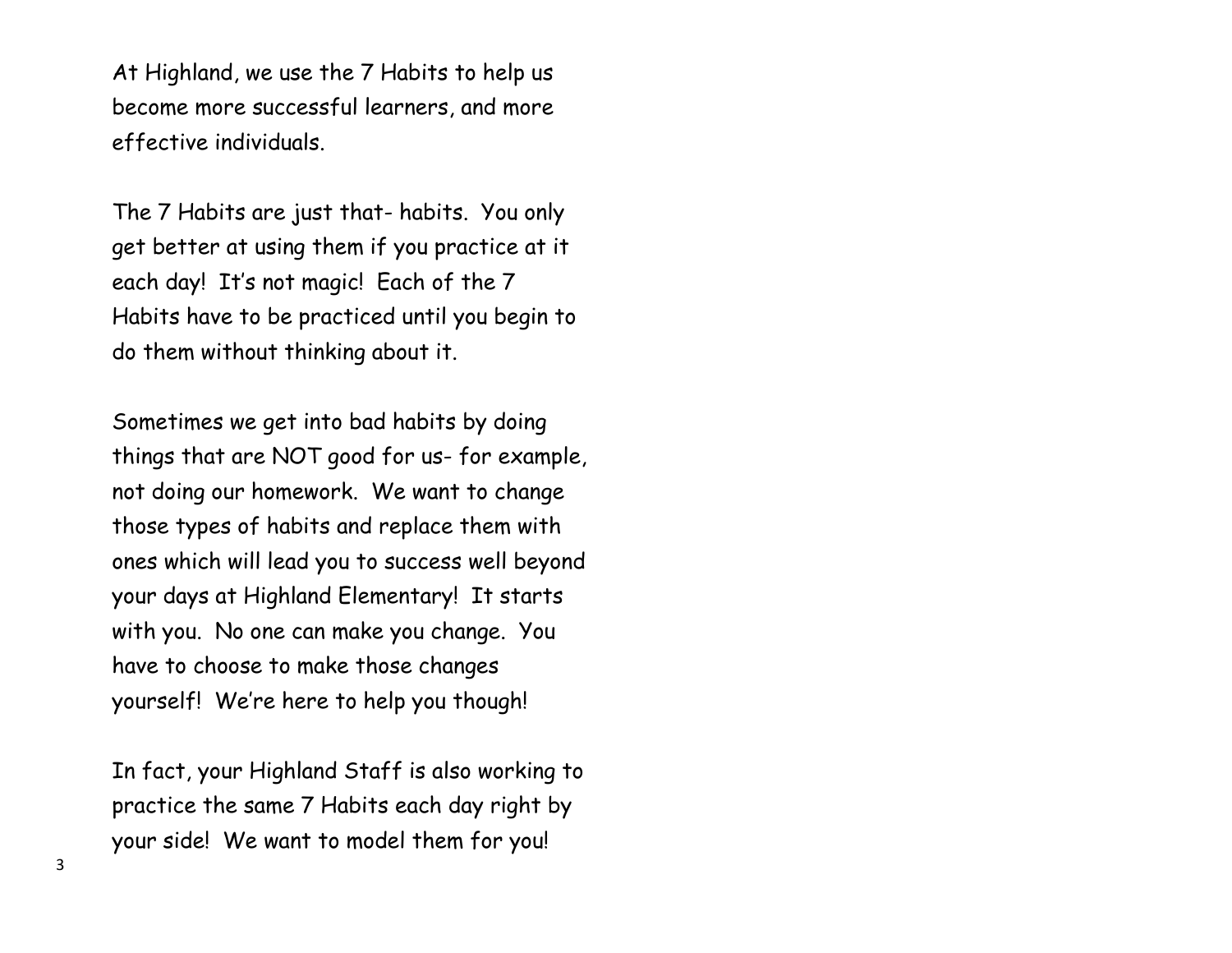Here are the 7 Habits so you can always refer to them. Knowing each one is important, but it's not enough. You have to PRACTICE each one, each day to really begin to make them habits!

# **7 Habits of Highly Effective Students**

| Habit 1: Be Proactive-                                    | You're in charge of<br>yourself! |
|-----------------------------------------------------------|----------------------------------|
| Habit 2: Begin with the End in Mind- Have a plan!         |                                  |
| Habit 3: Put First Things First-                          | Work first, then play!           |
| Habit 4: Think Win-Win-                                   | Everyone can win!                |
| Habit 5: Seek First to Understand, Then to be Understood- | Listen before you talk!          |
| Habit 6: Synergize-                                       | Together is better!              |
| Habit 7: Sharpen the Saw-                                 | Balance feels best               |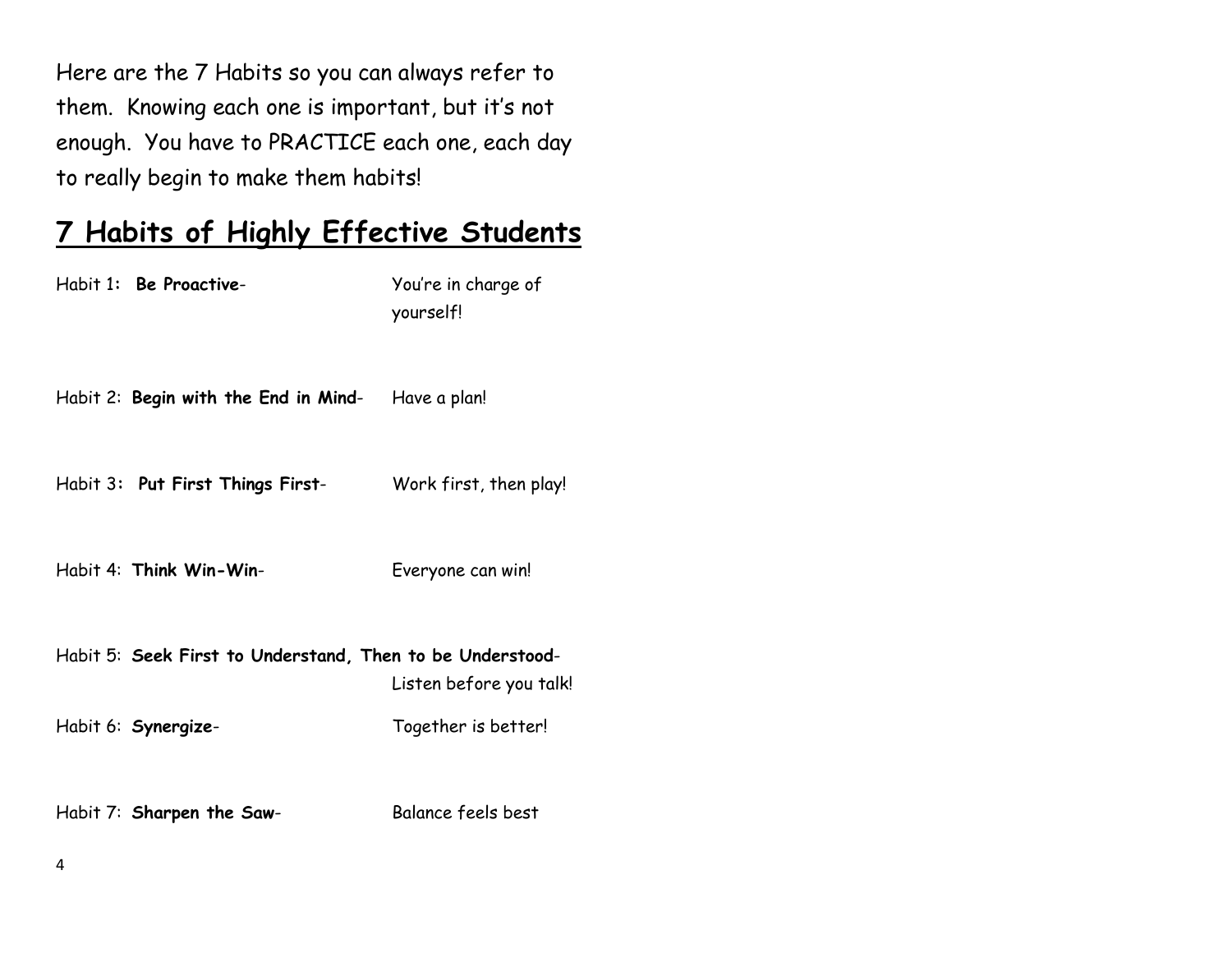# **"THE HIGHLAND WAY"**

Remember, you can only be in charge of one person…..YOU! That can be good, but that can also be frustrating. However, there is no excuse for others treating you disrespectfully or putting your safety at risk.

We expect each person in our community to come to Highland ready to make those around us better through our words and actions each day.

At times however, people make mistakes. We are all guilty of saying something, or doing something to others that we wish we hadn't. Unfortunately, these choices can lead to hurt feelings and worse.

So, we want you to know how to effectively deal with others who make a mistake- saying or doing something that does not fit with what's expected of a Highland Leader.

**Step 1:** Confront the individual and tell them to "Please stop." Explain to this person what you don't like, and how it makes you feel.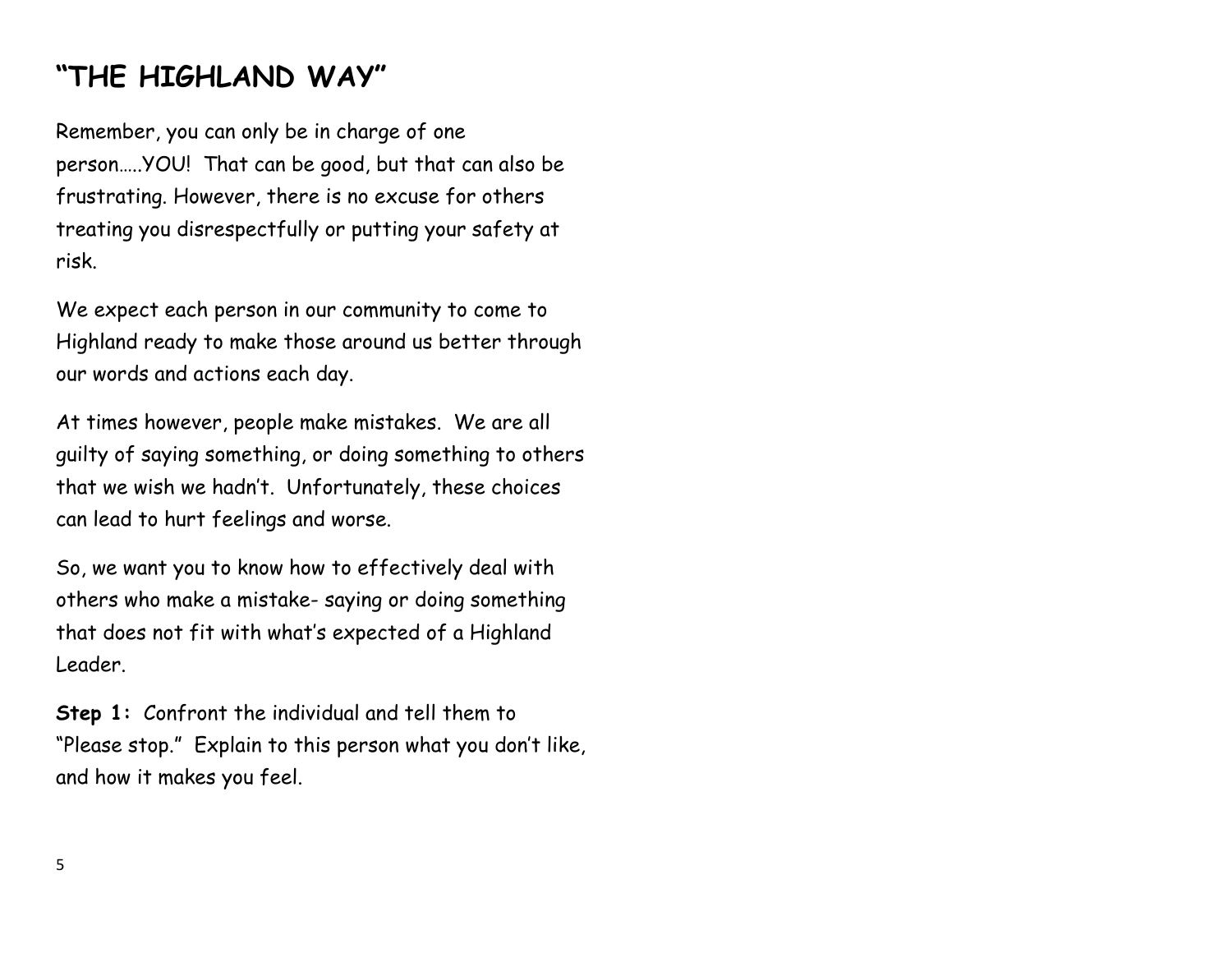This is where most issues should STOP. It is the job of the other person to "Seek First to Understand," and stop what he/she is doing that is hurtful to you.

**Step 2:** Repeat yourself again. "I told you to STOP. If you do not, I will go and get help from an adult."

**Step 3:** If the individual is still choosing not to listen to your request, it is time to go and get support from the nearest Highland adult. This is where the Highland adult will help address the issue, support you to talk to the other student, and decide if further steps need to be taken. In the end, we want everyone to be safe, and know that their voice is being heard and supported.

Our goal at Highland is to help support you in learning how to solve issues that arise. In order to be successful in life, we all must learn to best deal with situations of conflict in productive ways.

Here are the steps the Highland adult will ask you to follow in order to address the issue:

- $\triangleright$  Cool off when upset.
- $\triangleright$  Speak directly to each other.
- $\triangleright$  Speak assertively, honestly, and kindly.
- $\triangleright$  Listen carefully to the other(s) and accurately paraphrase his/her/their words.
- $\triangleright$  Propose solutions and agree on a solution to try.(Win-Win)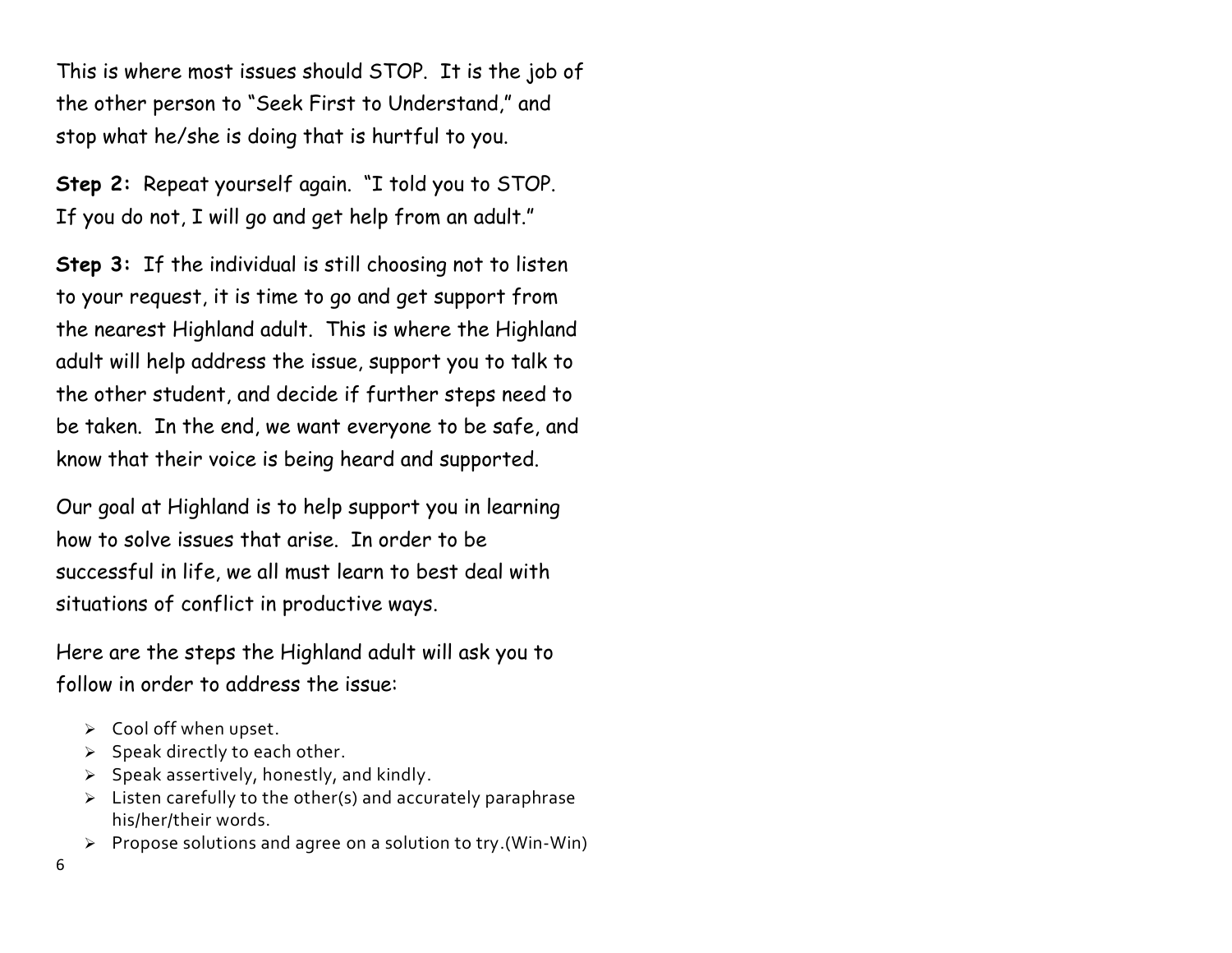Habit 1: Be Proactive:

What does this mean to you? What are YOU going to do specifically to practice this habit?



Habit 2: Begin with the End in Mind:

What does this mean to you? What are YOU going to do specifically to practice this habit?

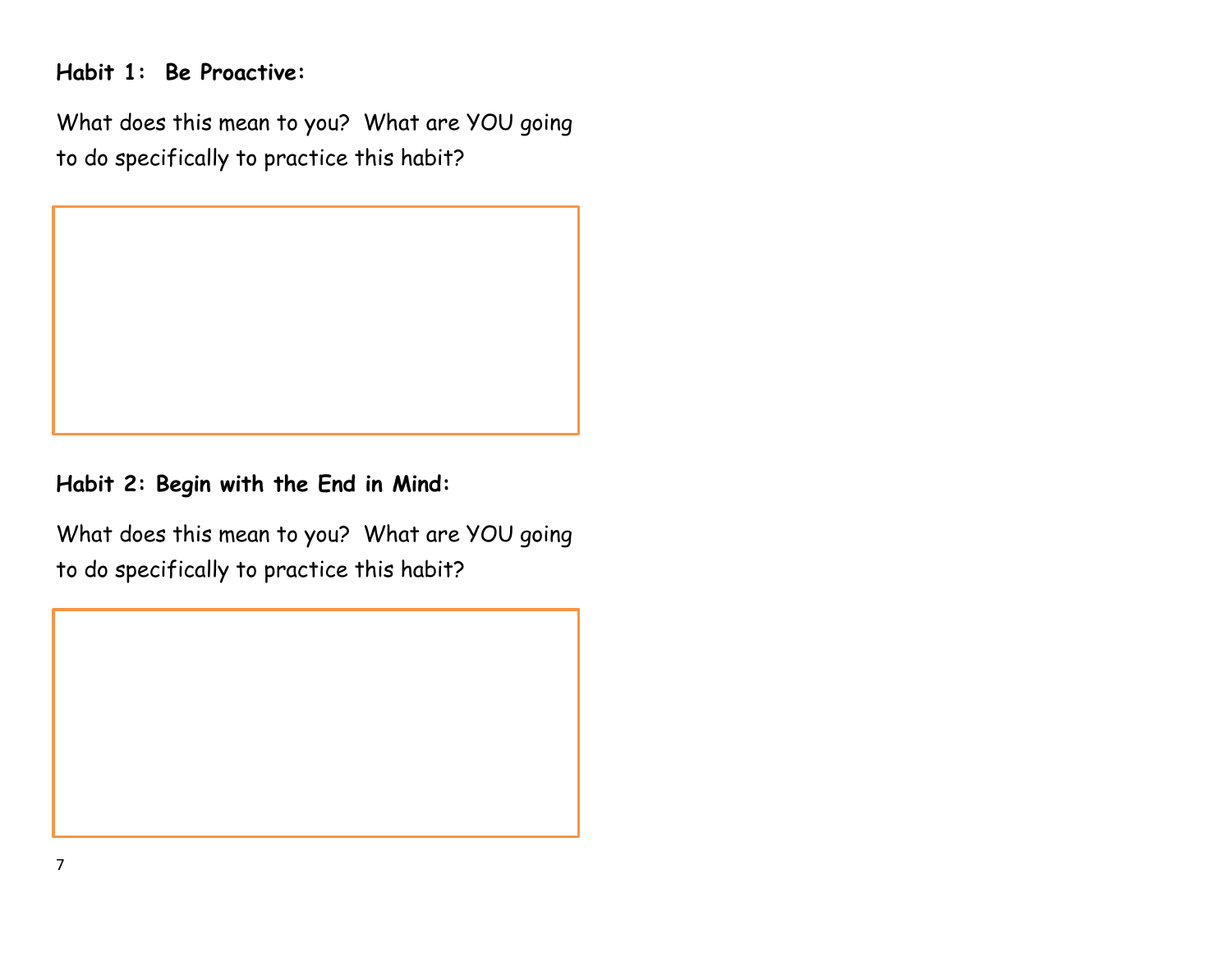## Habit 3: Put First Things First:

What does this mean to you? What are YOU going to do specifically to practice this habit?



Habit 4: Think Win-Win:

What does this mean to you? What are YOU going to do specifically to practice this habit?

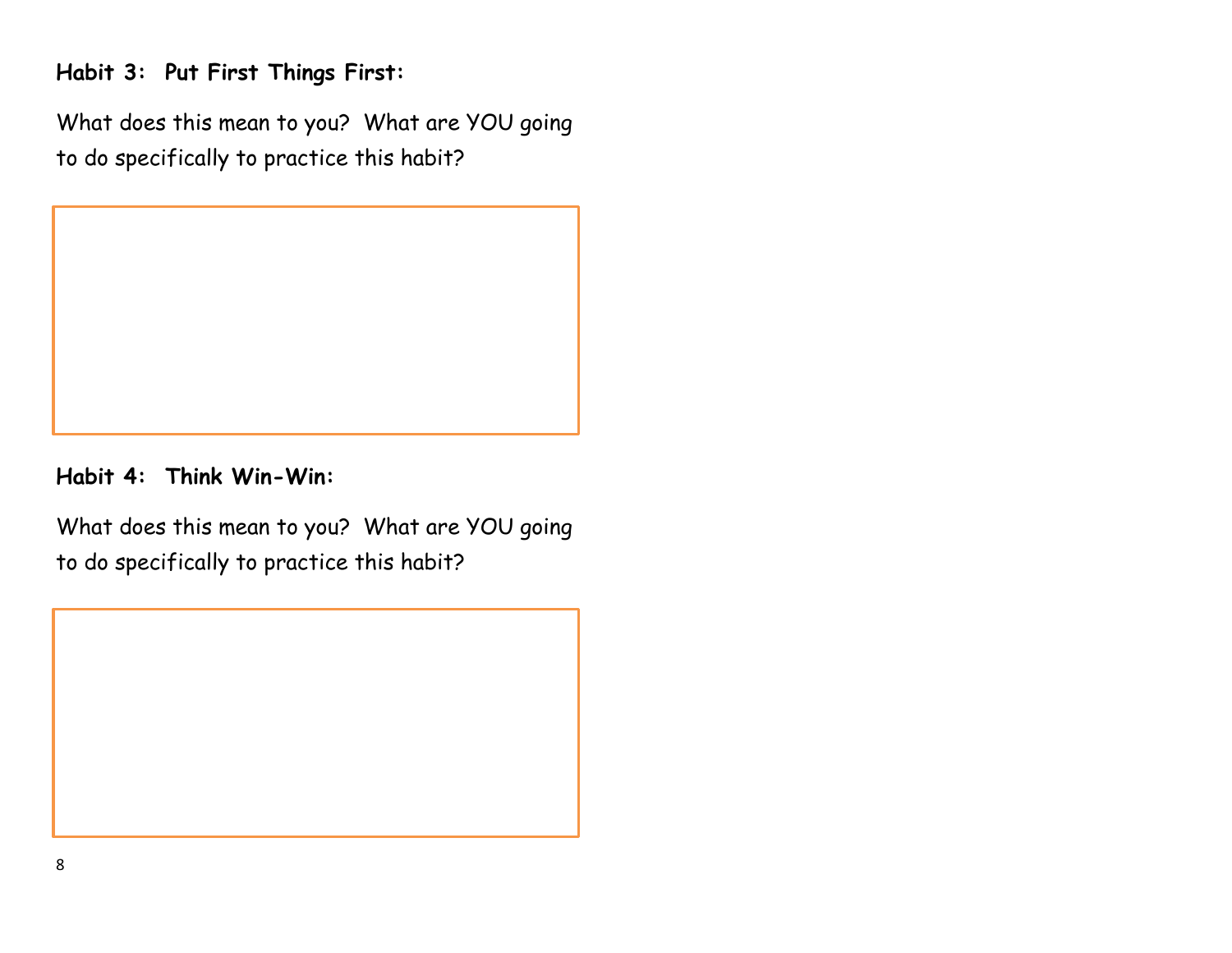**Habit 5: Seek First to Understand, Then to Be Understood:**

What does this mean to you? What are YOU going to do specifically to practice this habit?



**Habit 6: Synergize:**

What does this mean to you? What are YOU going to do specifically to practice this habit?

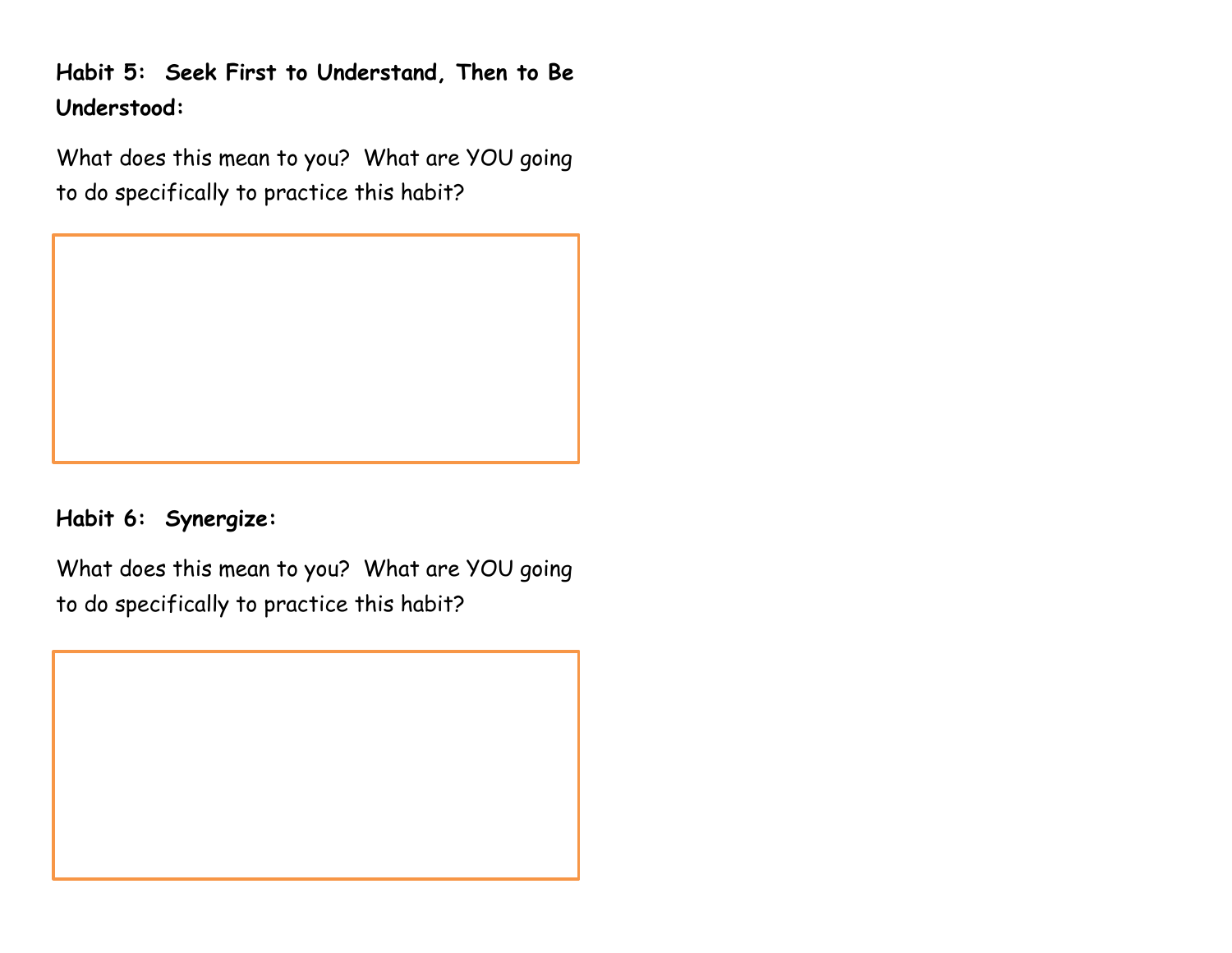#### **Habit 7: Sharpen the Saw:**

What does this mean to you? What are YOU going to do specifically to practice this habit?

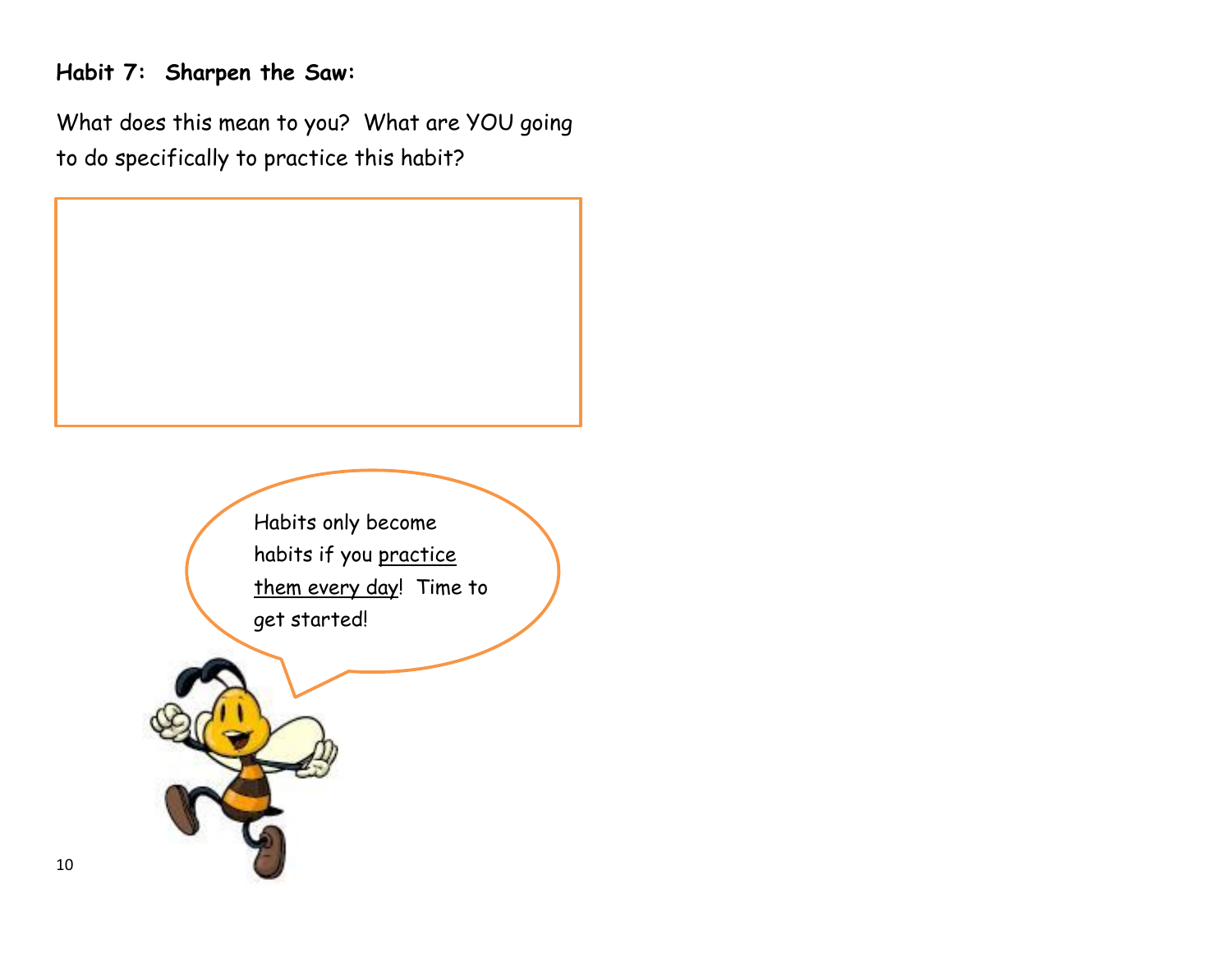It's important that you understand what is expected of you in each area of Highland, so you can model what it looks like for others. That's being a leader! These expectations were developed by your fellow student leaders, so look for the signs around the school!

#### **A Leader in the Morning Line-Up and Bus Lines**

Looks like:

- $\Box$  Hands to yourself!
- Quiet, safe feet.
- $\Box$  Staying in line. (This isn't recess!)
- $\Box$  Having a quiet conversation with your classmates in your line who are standing next to you.
- $\Box$  Paying attention to the person in front of you who will soon be leaving when your teacher comes to greet and pick you up.

Sounds like:

- $\Box$  Kind, respectful words that make others better.
- $\Box$  Conversation voices, not yelling.

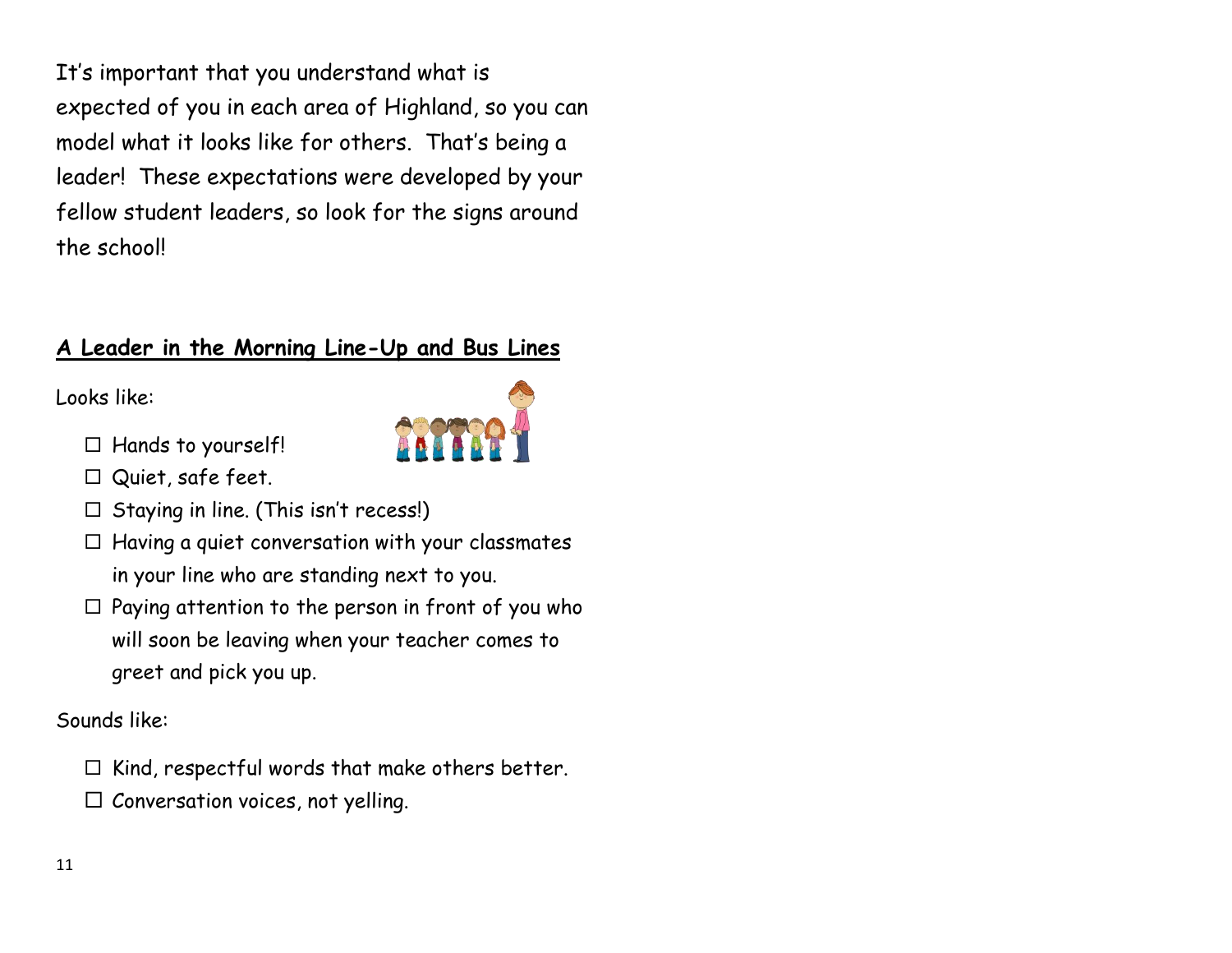#### **A Leader in the Hallways:**

Looks like:

- $\Box$  Staying to the right!
- $\Box$  Hands to sides (not touching the walls!)
- $\Box$  If in line, stay behind the person in front of you.
- $\Box$  Good eye contact with those who you pass.
- $\Box$  Smile at others (it makes a difference!)
- $\Box$  Hold the door for others.

Sounds like:

- Whisper "Good morning or afternoon" if someone says it to you.
- $\Box$  Say "Excuse me" if you are trying to get by someone who may be in your path.
- $\Box$  Walking silently otherwise to respect others' learning going on in the hallway pods.

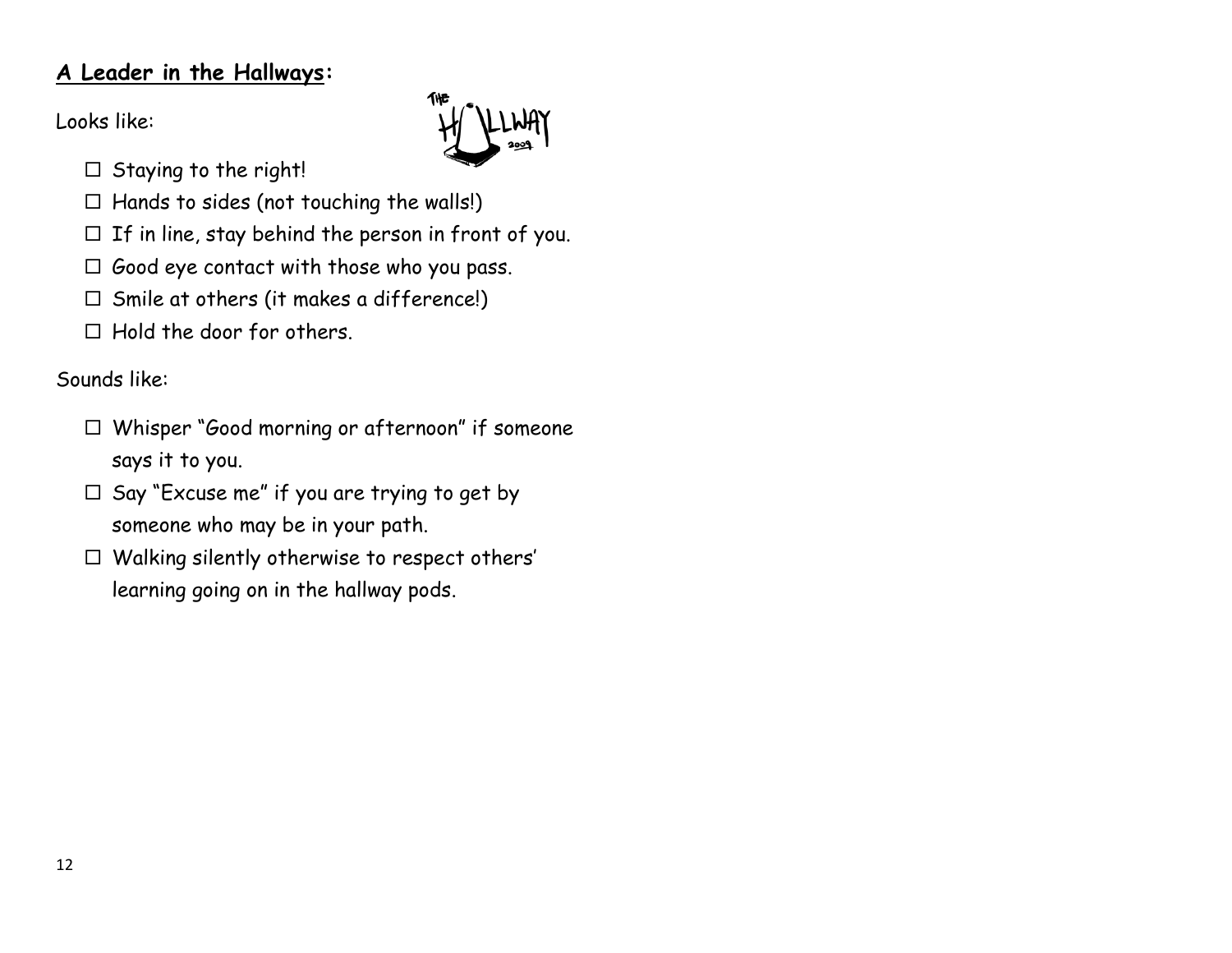#### **A Leader on the Playground:**

Looks like:



- $\Box$  Using play equipment safely.
- $\Box$  Synergizing- include everyone and work together to Sharpen the Saw.
- $\Box$  Finding Win-Wins always- remember to find solutions where everyone wins.
- $\square$  Sharpening the Saw- remember that recess is about having fun and getting exercise!
- $\Box$  Being responsible for yourself- Proactive!
- $\Box$  Showing sportsmanship always-friendships are more important than winning a game out at recess in the end.
- $\Box$  Take care of our Highland play equipmenteveryone has to use it.

Sounds like:

- $\Box$  Kind, respectful words
- $\Box$  Conversation voices, not yelling.
- $\Box$  Listen for the whistle, and head in quick to line up as soon as you hear it!

\*Time-outs will be given for unsafe choices at recess.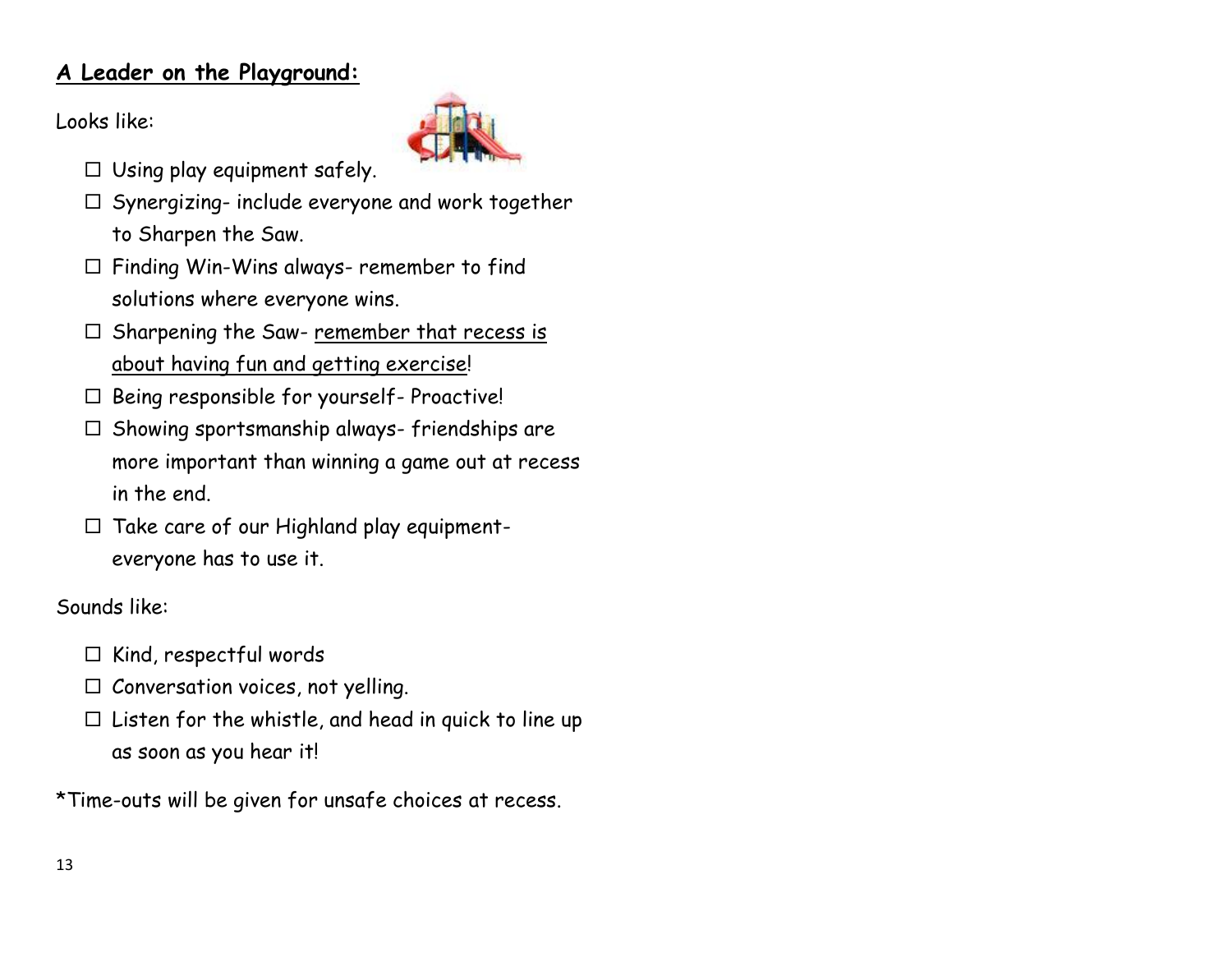#### **A Leader in the Commons/Highland Café:**

Looks like:



- $\Box$  Use the same type of manners you would at a restaurant.
- $\Box$  Sit respectfully facing forward at your tables.
- $\Box$  Get up from tables only after getting permission.
- $\Box$  Raise your hand if you need something.
- $\Box$  Thumbs up if you need to use the restroom, and do what is right in there!
- $\Box$  Eat your food respectfully while allowing others to do the same.
- $\Box$  Eyes on the speaker, and mouths closed when someone is talking to the group or giving directions.

Sounds like:

- $\Box$  Talking use restaurant-level voices.
- $\Box$  Use "please" and "thank you."
- $\square$  Use kind, respectful words.
- $\square$  Quiet voices during clean-up and line-up times.

\*Be the classroom who earns the "Highland Golden Table Award" each day!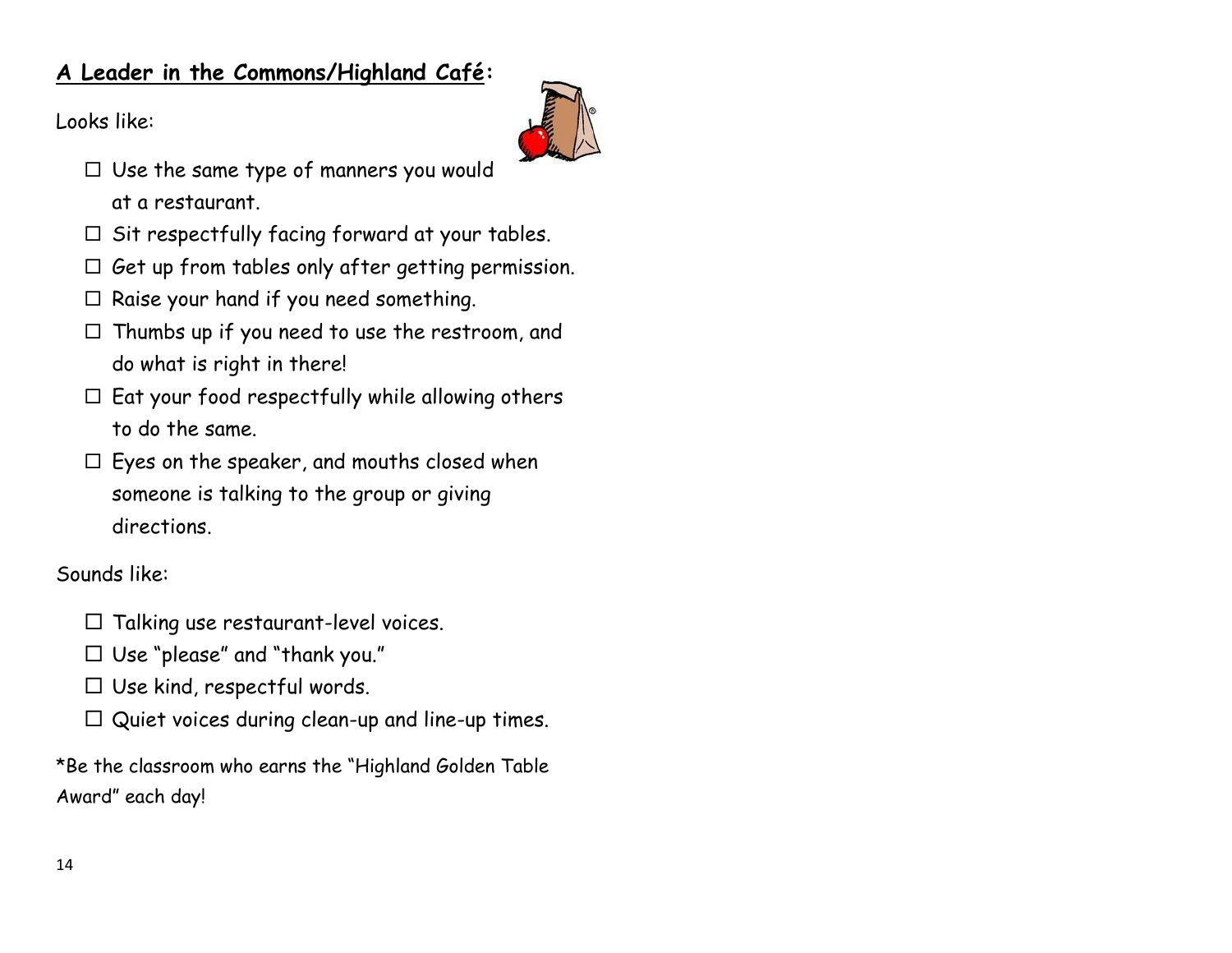#### **Being a Leader in the Bathrooms:**



Looks like:

- $\square$  Doing your business, washing your hands, and heading back to class quickly. You have learning to do!
- $\Box$  Respecting others' right to privacy.
- $\Box$  Respecting property such as the stalls, mirrors, soap, and towel dispensers. We all have to use these each day!
- $\Box$  Picking up after yourself- paper towels in the garbage, flushing. Don't make our custodians clean up after us!

Sounds like:

 $\Box$  Whisper voices. Your voices echo in the bathroom and students are learning in the hallways. This is not the time to talk with friends. Model what's appropriate for others!

□ Quiet feet.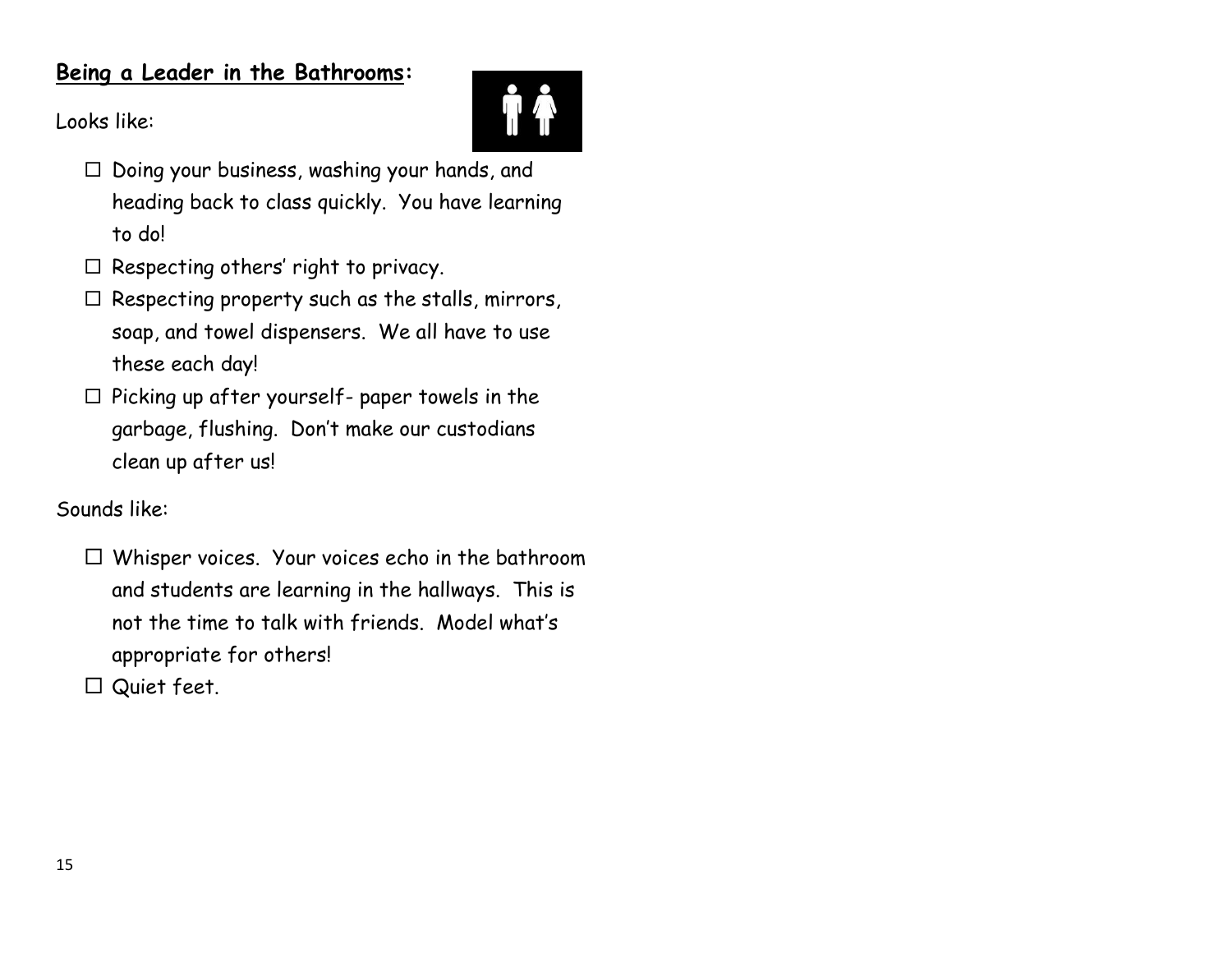#### **Being a Leader in the Office**:



Looks like:

- $\Box$  Visiting for a purpose. (Example: The nurse's office is for kids not feeling well, and not for getting out of work. Ask your teacher for a short break instead!)
- $\Box$  Synergizing to solve problems.
- $\Box$  Seeking first to understand.
- □ Waiting your turn.
- $\Box$  Respecting others' privacy for being there.
- $\Box$  Being respectful of what is going on in the office.

Sounds like:

- $\square$  Using "Please," "Thank you," and "Excuse me."
- $\square$  Quiet, clear, confident voice when you ask for something.

#### **\*Pledge to be a Highland Leader\***

**I understand these expectations in this student handbook and agree to not only follow them, but to model them for others around me each day.**

**Signed: \_\_\_\_\_\_\_\_\_\_\_\_\_\_\_\_\_\_\_\_\_\_\_\_\_\_\_\_\_\_\_\_**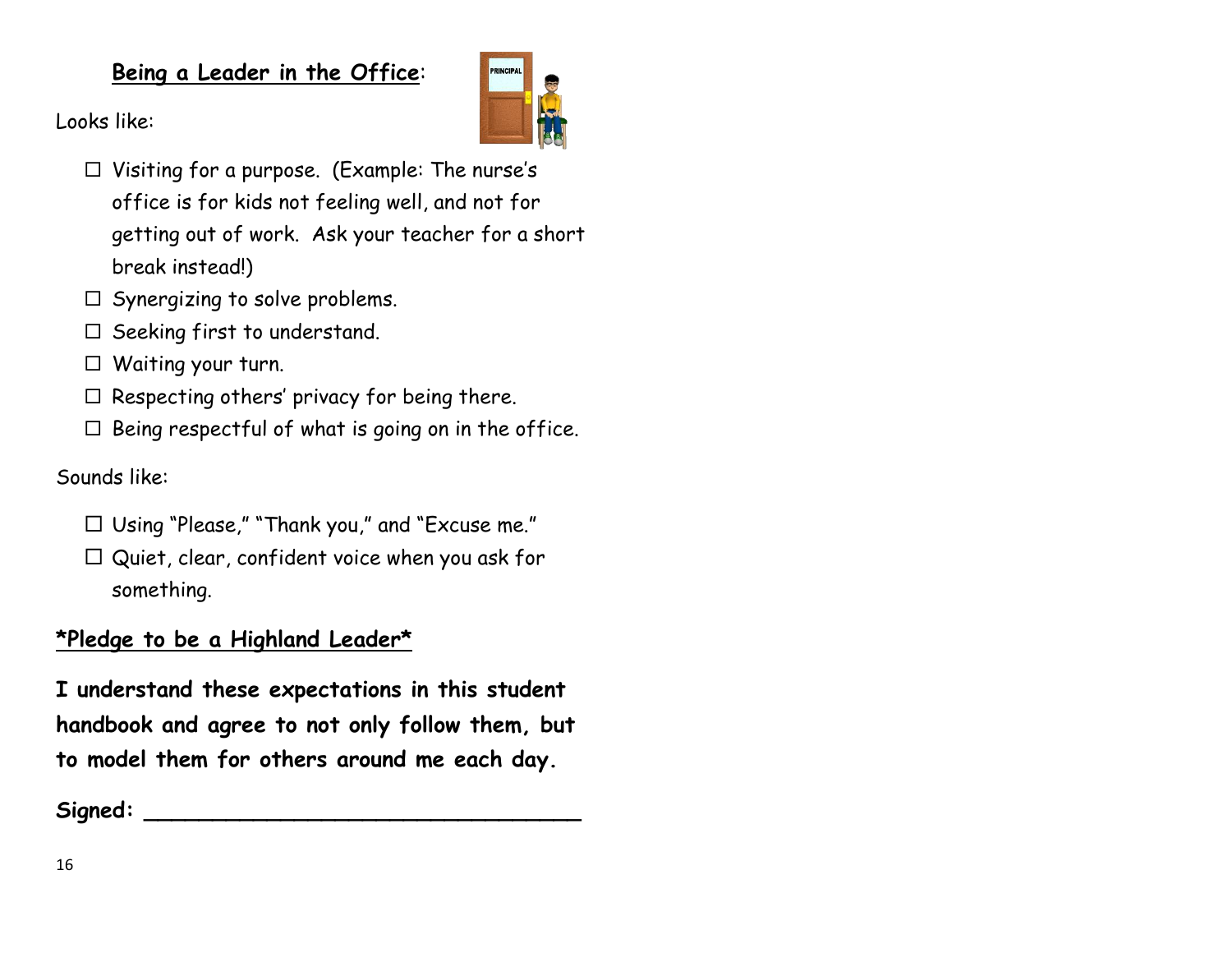School goals that I want to REACH!

| $\mathbf{1}$ .                                                        |
|-----------------------------------------------------------------------|
|                                                                       |
|                                                                       |
|                                                                       |
|                                                                       |
| Accomplished! Date: ______________                                    |
| 2.<br>the control of the control of the control of the control of the |
|                                                                       |
|                                                                       |
|                                                                       |
|                                                                       |
| Accomplished! Date: ______________                                    |
|                                                                       |
| 3.<br>the control of the control of the control of the control of     |
|                                                                       |
|                                                                       |
|                                                                       |
| Accomplished! Date: _____________                                     |
|                                                                       |
| *Don't stop here! Keep setting goals and accomplishing                |

them!

17